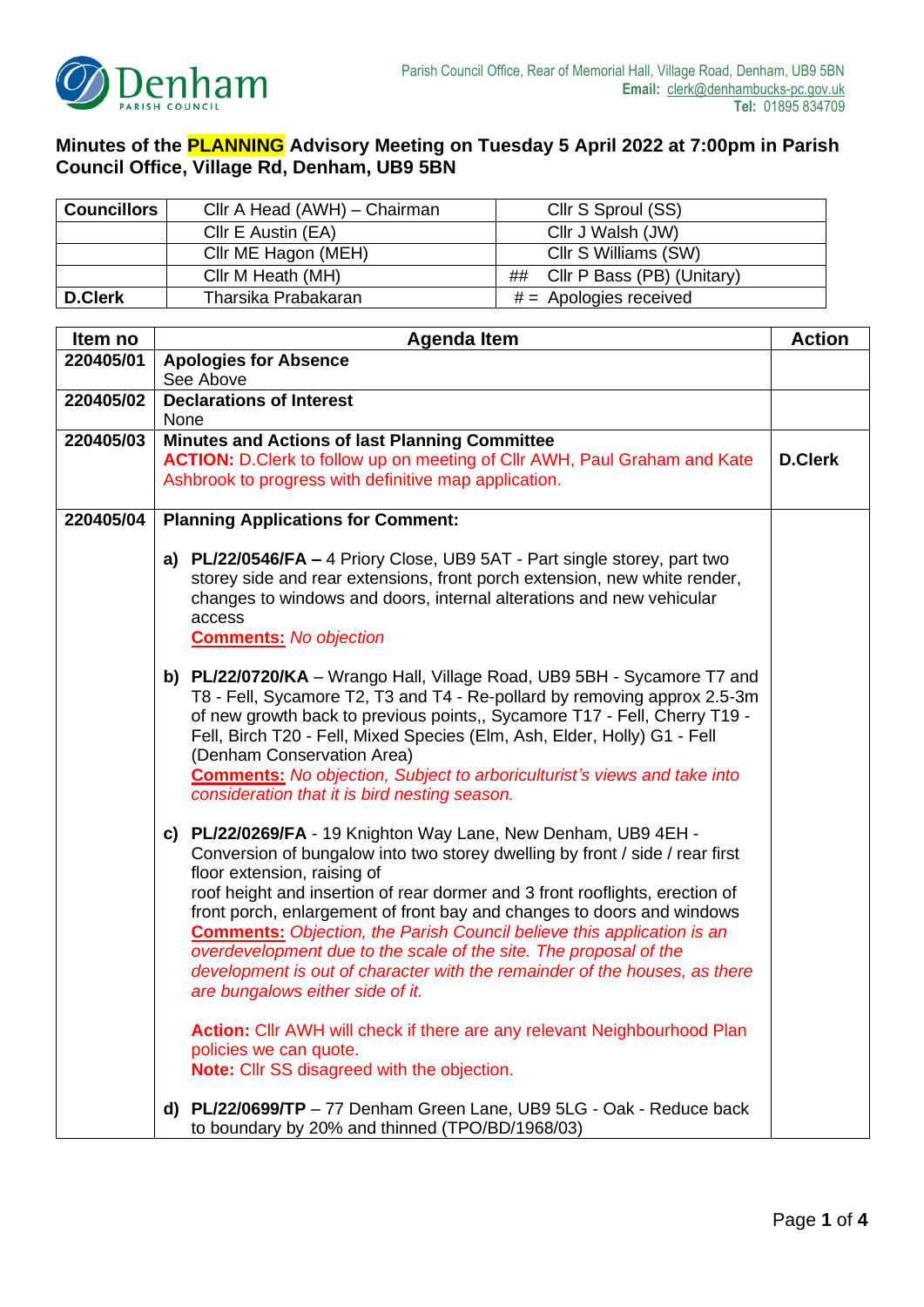|           | <b>Comments:</b> No objection, Subject to arboriculturist's and take into                                                                                                                                                                                                                                                                                                                                                                                                                                                                                                                                                      |  |
|-----------|--------------------------------------------------------------------------------------------------------------------------------------------------------------------------------------------------------------------------------------------------------------------------------------------------------------------------------------------------------------------------------------------------------------------------------------------------------------------------------------------------------------------------------------------------------------------------------------------------------------------------------|--|
|           | consideration that it is bird nesting season.                                                                                                                                                                                                                                                                                                                                                                                                                                                                                                                                                                                  |  |
|           | e) PL/22/1009/KA - Denham Lodge, Oxford Road, New Denham, UB9 4AA -<br>Poplar T9 - Re-Pollard back to previous points, removing approx 2-3m,<br>Willow T12 - Re-Pollard back to previous points, removing approx 2-3m,<br>Eucalyptus T13 - Crown reduce by 20%, removing approx 2m (Uxbridge<br>Lock Conservation Area)<br><b>Comments:</b> No objection, works have to be in accordance to<br>arboriculturist's and in consideration of bird nesting season                                                                                                                                                                   |  |
|           | PL/22/0867/FA - Maison Chaude, 10A Tilehouse Way, Denham Green,<br>f)<br>UB9 5JA - Single storey front and side extension<br><b>Comments:</b> No objection                                                                                                                                                                                                                                                                                                                                                                                                                                                                     |  |
|           | g) PL/22/0938/FA - 60 Willow Crescent West, New Denham, UB9 4AU -<br>Installation of 2 front dormer windows<br><b>Comments:</b> No objection                                                                                                                                                                                                                                                                                                                                                                                                                                                                                   |  |
| 220405/05 | <b>Permitted Development Applications for Comment:</b>                                                                                                                                                                                                                                                                                                                                                                                                                                                                                                                                                                         |  |
|           | a) PL/22/0658/PNE - Tylings, Tilehouse Lane, UB9 5DD - Notification under<br>The Town and Country Planning (General Permitted Development) Order<br>2015, Part 1 of Schedule 2 Class A for: single storey rear extension (depth<br>extending from the original rear wall of 8.0 metres, maximum height 4.0<br>metres, eaves height 2.8 metres)<br><b>Comments: Application Withdrawn</b>                                                                                                                                                                                                                                       |  |
|           | b) PL/22/0889/EU - Land at Denham Green Lane, Denham Green UB9 5LG -<br>Certificate of lawfulness for the existing use of land for the commercial<br>parking of vehicles<br><b>Comments:</b> Seek to limit the number of vehicles being parked as at<br>present there at least 25 cars. On the basis of the affidavits being lawful the<br>Parish Council ask there is a limit on the number of vehicles utilising the<br>parking.                                                                                                                                                                                             |  |
|           | c) PL/22/0938/FA - 60 Willow Crescent West, New Denham, UB9 4AU -<br>Installation of 2 front dormer windows<br><b>Comments:</b> No objection                                                                                                                                                                                                                                                                                                                                                                                                                                                                                   |  |
|           | <b>Planning Application Appeals:</b>                                                                                                                                                                                                                                                                                                                                                                                                                                                                                                                                                                                           |  |
| 220405/06 |                                                                                                                                                                                                                                                                                                                                                                                                                                                                                                                                                                                                                                |  |
|           | APP/N0410/C/22/3292966                                                                                                                                                                                                                                                                                                                                                                                                                                                                                                                                                                                                         |  |
| 220405/07 | PL/21/4633/FA, PL/21/4634/FA, PL/22/0336/EU - Kingcup Farm, Willetts<br>a)<br>Lane, UB9 4HE - Temporary Change of Use of building and ancillary yard<br>to commercial workshops and storage (Planning use classes B2 & B8)<br>(retrospective) for a period of three years, Temporary three year change of<br>use to a commercial open storage yard (Use class B8) (retrospective),<br>Certificate of lawfulness for existing the laying of hardcore and other<br>materials to create hardstanding.<br>Note: To be monitored as ongoing planning issue and kept on Agenda.<br><b>Buckinghamshire Golf Club - Definitive Map</b> |  |
|           | <b>Right of Way (ROW)</b>                                                                                                                                                                                                                                                                                                                                                                                                                                                                                                                                                                                                      |  |
|           |                                                                                                                                                                                                                                                                                                                                                                                                                                                                                                                                                                                                                                |  |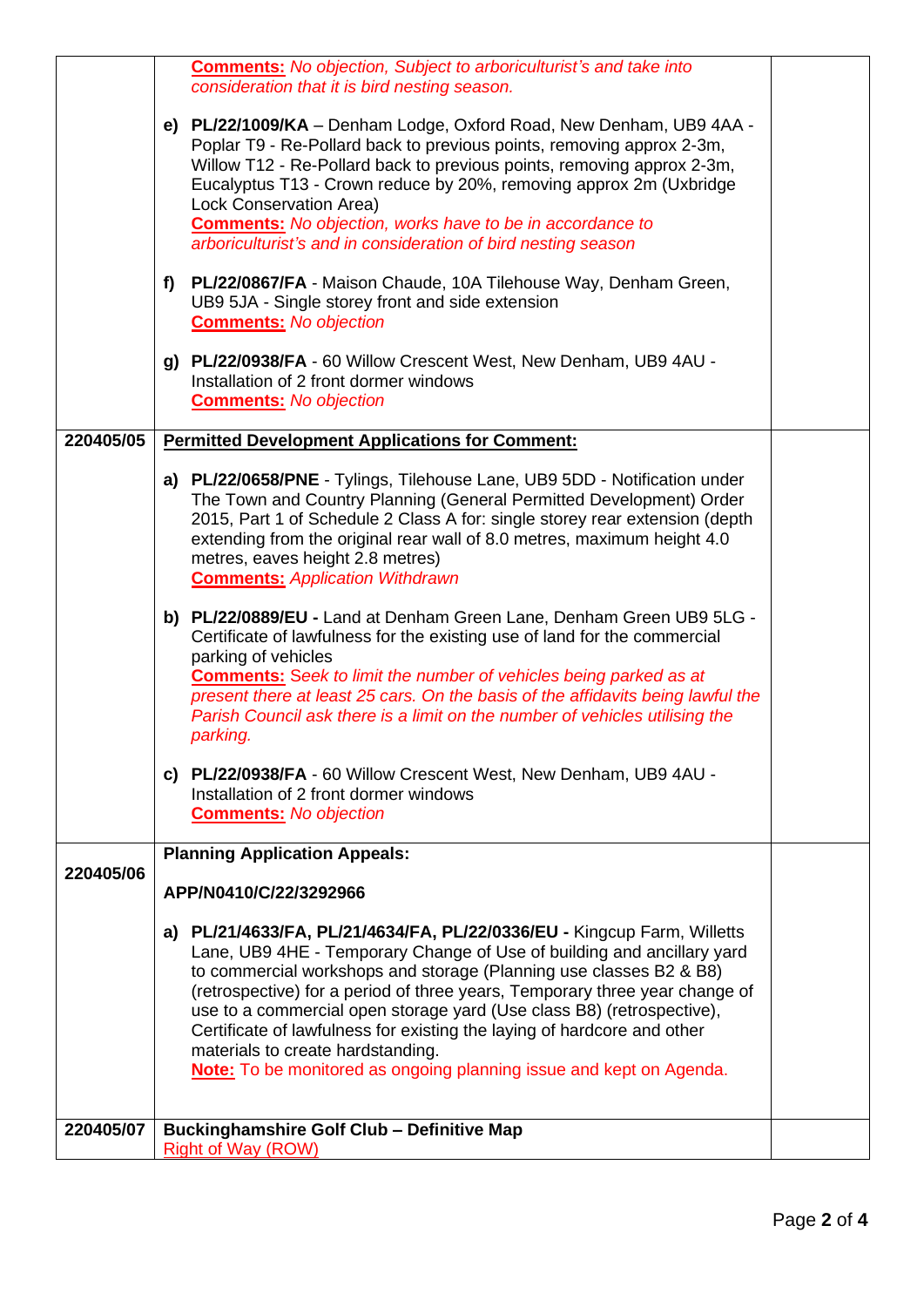|           | - Cllr AWH reported that the application has been amended recently to allow<br>for public access and a footpath. We believe the objection of the application<br>PL/21/4908/FA has been satisfied and it is resolved.                                                                                                                                                                                                          |                 |
|-----------|-------------------------------------------------------------------------------------------------------------------------------------------------------------------------------------------------------------------------------------------------------------------------------------------------------------------------------------------------------------------------------------------------------------------------------|-----------------|
|           | - Cllr AWH stated our existing comments on the footpath will remain.<br>- CIIr AWH advised there is still difficulty with the ROW on the remainder of the<br>drive.                                                                                                                                                                                                                                                           |                 |
|           | - Cllr SW informed the drive was not classed as a ROW, as a few years back<br>when the inspector visited to designate footpaths, he didn't designate the<br>drive as from the Church there was a sign by Buckinghamshire Golf Club<br>stating it isn't a public footpath. However, this is something we can now<br>revisit as we are almost 20 years past.<br>- ACTION: CIIr AWH stated he is happy to pursue to have the ROW | <b>CIIr AWH</b> |
|           | clarified.<br>- We are now waiting for meeting confirmation from attendees.                                                                                                                                                                                                                                                                                                                                                   |                 |
|           | Fencing<br>- Cllr AWH advised of 6-foot fences that the Golf Club wish to erect.<br>- <b>ACTION:</b> Cllr AWH advised we enquire to Buckinghamshire Golf Club's<br>General Manager and ask what their intentions are and reasons to erect the<br>fences.<br>- Cllr AWH suggested this is an opportunity to begin a dialogue with the Golf<br>Club.                                                                            | <b>D.Clerk</b>  |
| 220405/08 | Definitive Map - Whitbread Field/Denham Village<br>- Pick up on Action from previous meeting.<br>- ACTION: D. Clerk to investigate and summarise procedure to date and follow<br>up with the definitive map team and check with CIIr GH if he is aware of the<br>application as it may have been linked to the issue of motorbikes using the<br>field.                                                                        | <b>D.Clerk</b>  |
| 220405/09 | Local Heritage List - Neighbourhood Plan<br>- <b>ACTION:</b> No response received from previous correspondence, Cllr JW to                                                                                                                                                                                                                                                                                                    |                 |
|           | follow up again with Bucks.                                                                                                                                                                                                                                                                                                                                                                                                   | <b>CIIr JW</b>  |